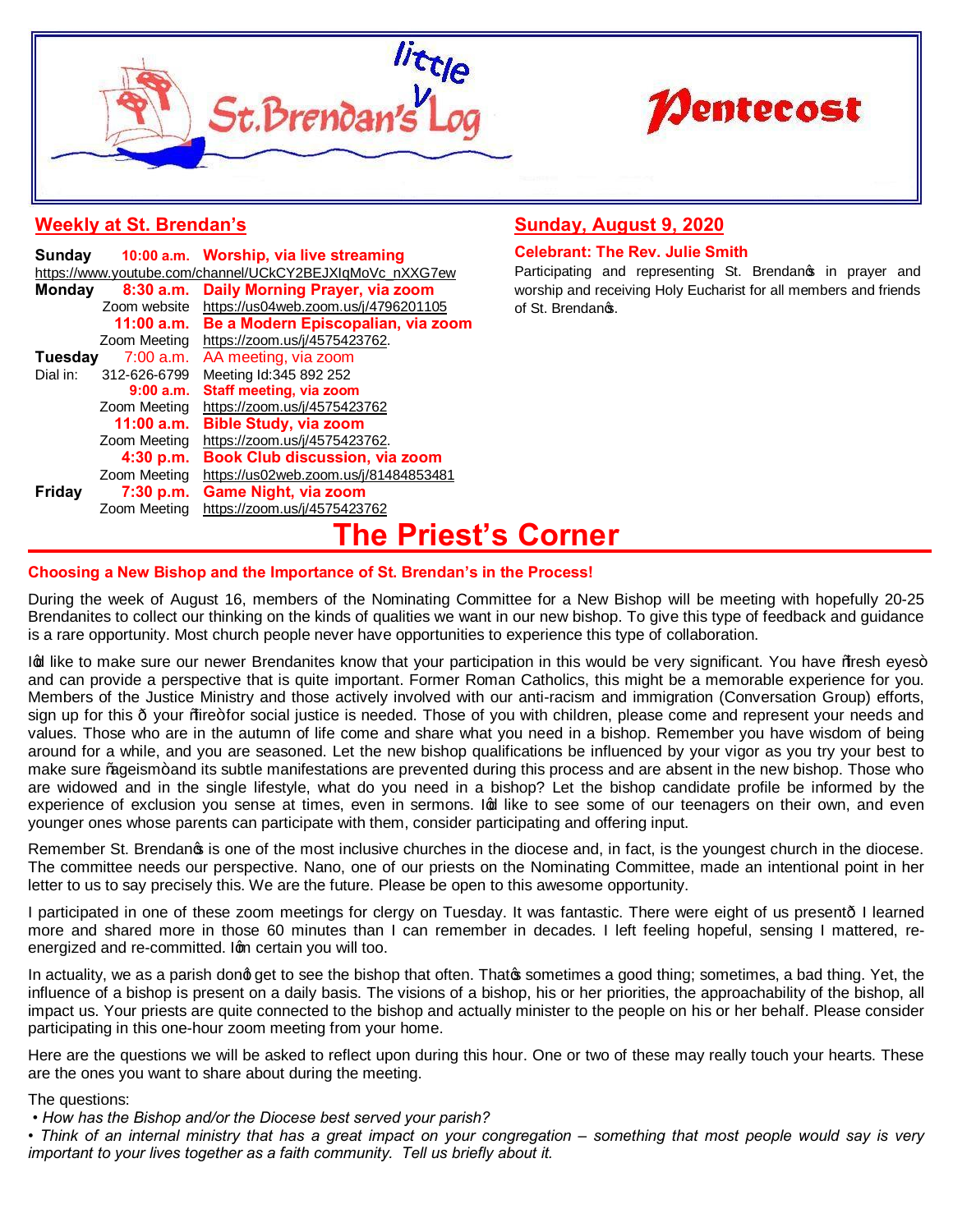• Now think of an outreach ministry that has a strong impact on the community outside your doors – or further afield – something *that most people in your congregation would say is your signature and how you are known and identified in your town or the wider world. Briefly, what would you like us to know about it.*

*• What are some challenges that your parish is facing?*

*• In what ways does the diocese encourage and support the mission, ministry, and spiritual growth of parishes and parishioners?*  • What opportunities and challenges will face our Diocese and our new Bishop in the next 3 years?

Contact Tim Austin to reserve your seat at this conversation. Time email is austover@gmail.com.

All good to you, **Regis+**



# **Announcements**



**The SPEAKER SERIES** is making it easy to participate and continue your path to learning. **Michael Waseleski** will present a series on Reconstruction on 2 consecutive evenings - August 13th and 14th at 7:00 p.m. This presentation will challenge what we know about slavery and expand our knowledge and understanding of its legacy in the United States.

If you would like to participate in the upcoming **ZOOM speaker series** you need to let us know by sending an email to Katie StBrendansKatie@gmail.com, so we can get the invitation and the link out to you. This is a real opportunity to expand y[our knowledge and in](mailto:austover@gmail.com)sight at this time of emphasis on BLACK LIVES MATTER. Most of us have made a commitment to study and learn more about the issues that have contributed to racism in America. Well, this is where it started.

We have also made it easier to donate if you want to do that. Of course, we will always accept a check, but you can go to Tithe-ly, our online giving website https://tithe.ly/give\_new/www/#/tithely/give-one-time/837730 and choose Speaker Series in the drop box, there you go. Easy! Wege looking forward to this next step in our fundraising efforts.

**Anti-Racism/Black Lives Matter:** We will start discussions **TONIGHT, Thursday, August 6, at 4:30 pm.** We are planning them to be bi-weekly but open to change as we progress and receive input from the participants.

The first discussion will review our intentions, establish common vocabulary and resources. One comment from the survey that bears repeating: There is no shame, no guilt, no judgement; just a way to listen and learn. We are all in different places in our learning. The agenda for tonight is meeting will be to:

- Define %acilitated discussion+
	- o Highly participative
		- o Not lectures
		- o Opening with all but breakouts to allow all to engage
	- · Enable sharing of personal stories/journeys
- Discuss resources
- Discuss vocabulary/terminology to ensure we are all agreed on meanings
	- Some examples are *[prejudice, discrimination and racism](https://tithe.ly/give_new/www/)* 
		- **Prejudice** consists of thoughts and feelings
		- **•** *Discrimination* action based on prejudice
		- **•** Racism collective prejudice backed by power and institutional control *"Racism is a structure not an event"*

This learning journey will lead to action steps both individually and collectively in addition to those suggested by the Justice Ministry.

Contact Ginny Volponi if you have questions, ginny4045@gmail.com. Blessings, Ginny Volponi

The Zoom link for the meeting https://us02web.zoom.us/j/4796201105. Meeting ID: 479 620 1105 One tap mobile

- +13126266799,,4796201105# US (Chicago)
- +19292056099,,4796201105# US (New York

**Racial Justice course available:** Stevenson School for Ministry (SSFM) in the diocese of Central PA is offering a 5 week course called *"Racial Justice and the Body of Christ"* in September via Zoom. The course is FREE and his being taught by Dr. Joshua Davis, an SSFM faculty member. Anyone can take this course. To register, go to the link below. https://diocesecpa.org/shaped-by-faith-courses/.

**Please sign up to harvest in the garden.** Harvesting is done on Wednesdays, when we clean up the veggies, pack them in zip lock bags, and get them ready for Thursdays deliveries to a Food Bank. We would love your help with this wonderful rewarding ministry. To sign up click here Garden Link or go to https://www.stbrpit.com/ and click on Garden Schedule. Please enter your name during the days/weeks you can be responsible by typing directly onto the document.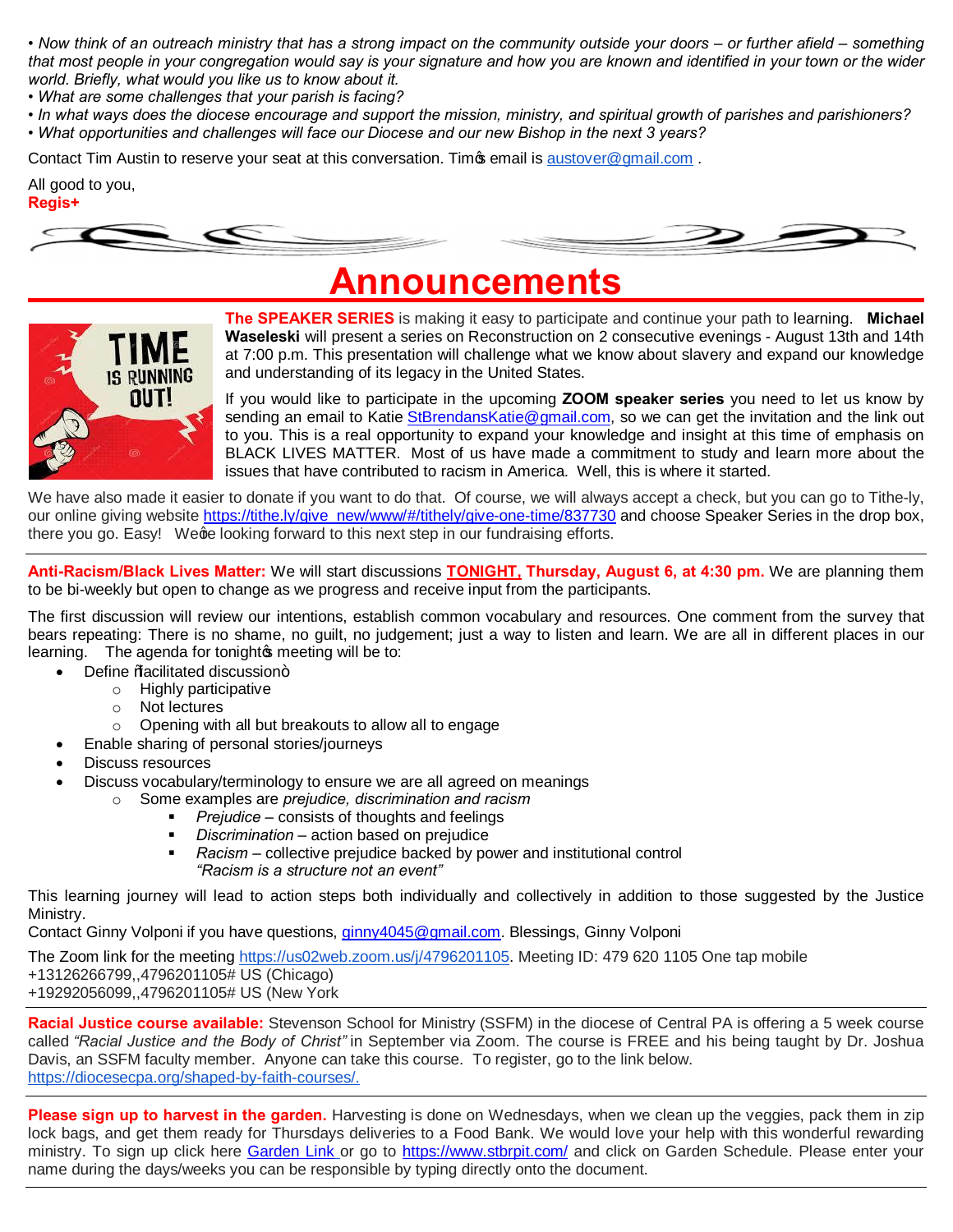Ideally, we would like volunteers to take on a task a full week at a time, to be responsible for either watering, weeding or harvesting. Contact Ken at cleankrp1@aol.com if you have any questions.



zoom

**Our book discussion group meets** on Tuesdays at 4:30 via zoom. We are reading - *White Fragility: Why It's So Hard for White People to Talk About Racism,* 2018. by DiAngelo, Robin & Michael Eric Dyson (Foreword) New York: Beacon Press. ISBN-10: 0807047414/ISBN-13: 978-0807047415 The book is available via Kindle for immediate download.

We read a chapter or two at a time - not the whole book - so our discussions can go a bit deeper. For Tuesday, I recommend reading the forward and introduction - but if you haven't received your copy yet and would like to join us or if you need assistance getting the book, please let me know at jlsphone1@gmail.com. Feel free to join us on

https://us02web.zoom.us/j/81484853481 Meeting ID: 814 8485 3481, if needed.

# **Senior Warden's Corner**

The committee charged w[ith seeking candidat](mailto:cleankrp1@aol.com)es to succeed Bishop McConnell as the next Bishop of Pittsburgh is scheduling Zoom meetings with representatives from each of the parishes in the diocese. The date for the committee of %listening conversation+ with St. Brendangs representatives will be during the week of August 16.

Here are two ways in which *you* can ensure that *your* voice is heard:

Please contact me (at austover@gmail.com) if you wish to be *considered as an online participant* in our Listening Conversation. The committee has set an upper limit of about 25 participants, but we will accommodate as many as we can.

If you are not eager to participate online yourself, you can still send me *any reflections you may have* on (i) the most significant and valuable programs we sponsor here at St. Brendang, (ii) an[y opportunities and cha](mailto:jlsphone1@gmail.com)llenges that you see the parish and the diocese facing in coming years, and (iii) ways in which the diocese has supported parishes in the past and [could support them going forward](https://us02web.zoom.us/j/81484853481).

## *In either case, I will need to have your email no later than August 11.*

## **Sr. Warden, Tim Austin**

**Collection for Haiti:** We are resuming our collection of items to be sent to Haiti. Summer clothing, shoes and any medical supplies (walkers, wheel chairs, etc.) are especially needed. If you have items to donate, you can drop them off in the large blue bin on the front porch of St. Brendan's. Thank you for any help you can give!

**CRIES Advocacy. (Christian [Response In Emerg](mailto:austover@gmail.com)ency Situations)**. This week we are supporting the work of Brighton Rehab & Wellness Center. There is a critical shortage of protective gowns their staff needs to meet Pennsylvania standards.



**A special note for Newcomers and Oldtimers:** We invite you to take note in the Little Log each week of the many opportunities for learning and fun activities via Zoom available at St. Brendan's. Each opportunity is listed by day under the banner Weekly at St. Brendanos+above, and includes a Zoom link; you only have to click on it to join.

**1. Morning Prayer** at 8:30 on Monday through Saturday - a great opportunity to get your day off on the right foot. Includes lively discussion before and after the liturgy of the day led by The Rev. Julie Smith. Julie shares her screen so everyone has access to the order of service and readings.

 **2. Modern Episcopalian** meet every Monday morning from 11:00 am to 12:15 or so. Here is an opportunity to review the previous Sundayos Gospel reading and have a look at next Sundayos reading (the celebrant of the day always appreciates input and ideas for the sermon). Then we go into the red Episcopal Handbook for open discussion on various topics, such as Why the Episcopal Church is (and isnd) Catholic Lite+

**3. Bible Discussion** from 11:00 am to 12:00 noon every Tuesday. Join us for lively discussion of various books in the Bible and how they relate to us today. It is amazing how timeless and relevant the Bible Message is for today® complex and conflicted world. We read from several versions of the Bible including The Message Numbered edition (The Bible in Contemporary Language).

**4**. Join in the fun with **Zoom Game Nite** on Friday at 7:30 pm.

**5.** A special **Book Club** opportunity on Tuesdays at 4:30. At the moment we are discussing the book "White Fragility: Why itos so Hard for White People to Talk about Racism+ For a synopsis of this book and the Zoom link contact The Rev. Julie Smith at jlsphone1@gmail.com.



**Need food? We can help.** We continue to have a cabinet filled with non-perishable food items ready for people in need. If you or someone you know has a food shortage, please come by and take what you need. This cabinet is placed outside the front doors to the left.

**Want to donate?** We also have tubs outside to the right of the front doors for any food donations. Or, if you wish, checks can be sent to St. Brendangs and we will convert them into grocery gift cards. If you are able to bring any donations, know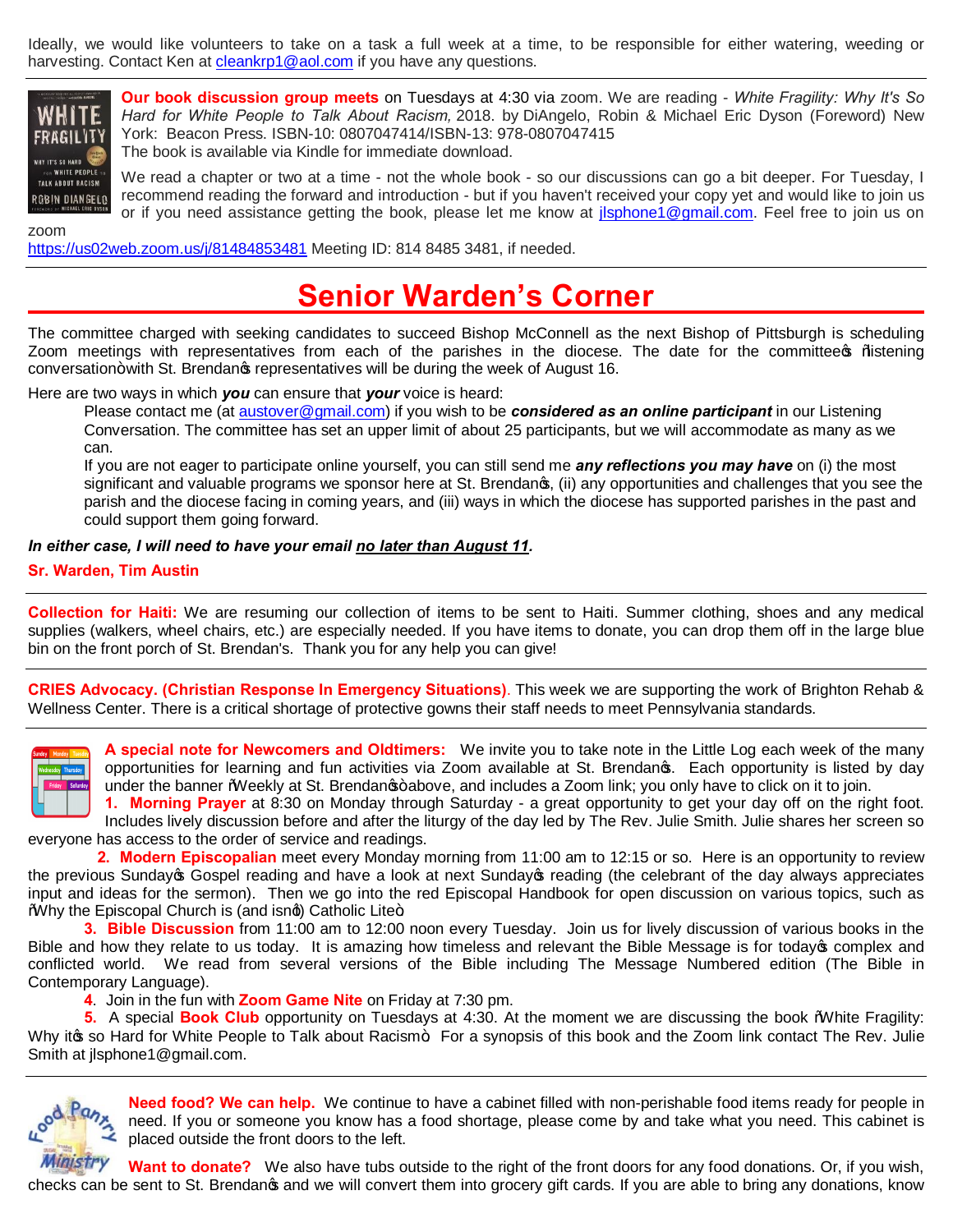that you are bringing more than food that feeds the body, you are bringing hope and caring to those who need. Any overabundance of donations will be distributed to the North Hills Food Bank and the North Hills Community Outreach.



**Do you have a special prayer request?** Contact Ruth Horton. Pastoral Care Ministry members will include those persons in daily prayers or send out a prayer via text or email to someone if requested. All prayers and requests are kept confidential.

#### **Please consider applying for an absentee ballot. We want you to stay safe.**

| Registered voters can sign up today at VotesPA.com/<br>ApplyMailBallot.<br>* * * * *                                                                                                                                                                                      | Y٥<br>the<br>ou                                           |
|---------------------------------------------------------------------------------------------------------------------------------------------------------------------------------------------------------------------------------------------------------------------------|-----------------------------------------------------------|
| 5 things you can do in<br>less than 5 minutes:<br>Make your bed<br>Feed your dog<br>Prepare a bowl of cereal<br>$Q(\cdot)$<br>Reply to your parent's text<br>Sign up to vote by mail in the<br>November 3 general election<br>votesPA.com<br>voters! Please do your part. | W،<br>Un<br>tra<br>rec<br>me<br>νοι<br>apı<br>foll<br>19, |
|                                                                                                                                                                                                                                                                           |                                                           |

## **u Can Make a Difference.** No matter your political preference, we all agree that voting is one of most important civic responsibilities we have. And perhaps the most consequential election of live time is coming up in November.

e need to do all we can to make sure that as many citizens as possible are registered to vote. fortunately, it is very difficult for some people to register. They work shifts, they lack nsportation and many other obstacles stand in their way. You can help! We have voter jistration forms with instructions available outside and in front of the building. We are urging each member of the parish to take 3 of the preaddressed applications and put a stamp on each. When u are out and about be aware of folks you meet who may not be registered and offer them an plication. The cashier at the market, the Amazon delivery driver, the pizza delivery man, all these ks might welcome at chance to get registered to vote. Applications must be received by October so we have lots of time. If everyone in the parish got 3 new voters, we could add almost 500

## **Dear Friends of St. Brendan's,**

St. Brendanos Episcopal Church would like to thank, and request your prayers for, the following parishioners and friends or family of parishioners. Each is a medical professional or an emergency first responder who is helping people cope with the Coronavirus outbreak. They are using their skills and risking their own well-being by tending to those whose health has been threatened.

We are grateful for their selfless dedication and ask that God watch over them, keep them safe and give them both strength and rest. We hope that you will join the church in thanking and praying for:

Julie Lane Mike Patrick

Kimberly Becker **Maddie Bell** Kate Burnett Frank Casey **Bob Cerra** Brenna Conroy Adele Cotter James Cotter Laura Dugan Demers Nicholas Demers Andrea Dickerson Franklin Park Police Department Franklin Park Volunteer Fire Department Rebecca Donadee Amanda Gagnon Jeff Gagnon Shelley Gagnon Betsy Gentile Lynne Gloor Ann Hockenberry Beth Lutz Hoffman Eric Hood John Jacobs and staff Kerri Jensen **Dr. Ken Luke Ooteill Kim Pierce** Becca Sands Warren Sands **Andrew Smith** Justin Zeigler Cindy **Communist Communist Communist Communist** 

### **Prayer for our medical personnel and first responders.**

Lord, please bless and care for all healthcare workers and first responders. Grant them wisdom, knowledge, skill and compassion so that they may be instruments of Your healing power for those they serve and care for. Give them strength and support. May they be able to do their work in a spirit of love and kindness and mercy. Keep them safe and well as they make personal sacrifices on behalf of Your community. Amen.